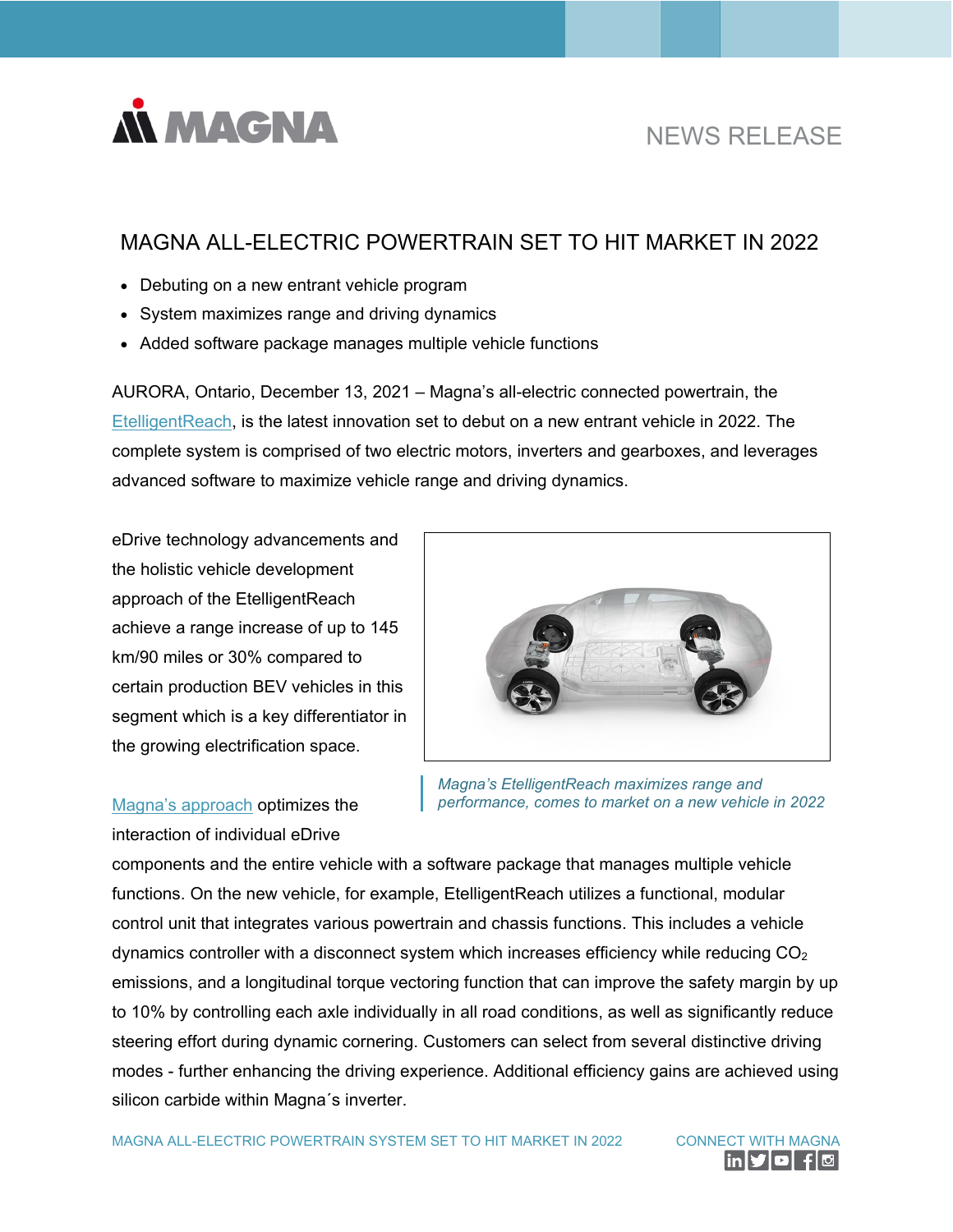"This is definitely a story where the sum is greater than the parts," said Tom Rucker, President, Magna Powertrain. "The EtelligentReach reduces range anxiety and improves driving dynamics, providing automakers with a complete all-electric powertrain system with AWD that is exciting and efficient. We can create maximum efficiency by precisely orchestrating how every component works in concert to achieve the best possible performance."

Magna's leadership position and expertise in the powertrain space is foundational to the company's ability to support the accelerated shift toward electrification. The EtelligentReach is just one of Magna's recent electrification solutions in its portfolio. Other systems include the EtelligentEco, an intelligent, connected PHEV system that reduces greenhouse gas emissions by up to 38% and offers a unique cloud connectivity feature, and EtelligentForce which gives automakers the ability to electrify their trucks without sacrificing utility and functionality. The company will be showcasing these innovations at its booth in the West Hall at CES 2022.

## **TAGS**

eDrives, electrification, powertrain electrification, zero emissions

### INVESTOR CONTACT

Louis Tonelli, Vice-President, Investor Relations [louis.tonelli@magna.com,](mailto:louis.tonelli@magna.com) 905.726.7035

### MEDIA CONTACT

Tracy Fuerst, Vice President, Corporate Communications & PR [tracy.fuerst@magna.com,](mailto:tracy.fuerst@magna.com) 248.761.7004

#### ABOUT MAGNA

Magna is more than one of the world's largest suppliers in the automotive space. We are a mobility technology company with a global, entrepreneurial-minded team of 154,000 employees and an organizational structure designed to innovate like a startup. With 60+ years of expertise, and a systems approach to design, engineering and manufacturing that touches nearly every aspect of the vehicle, we are positioned to support advancing mobility in a transforming industry. Our global network includes 347 manufacturing operations and 90 product development, engineering and sales centers spanning 28 countries.

For further information about Magna [(NYSE:MGA; TSX:MG)], please visit [www.magna.com](https://www.magna.com/) or follow us on Twitter @MagnaInt.

MAGNA ALL-ELECTRIC AWD POWERTRAIN SYSTEM SET TO HITS MARKET IN 2022